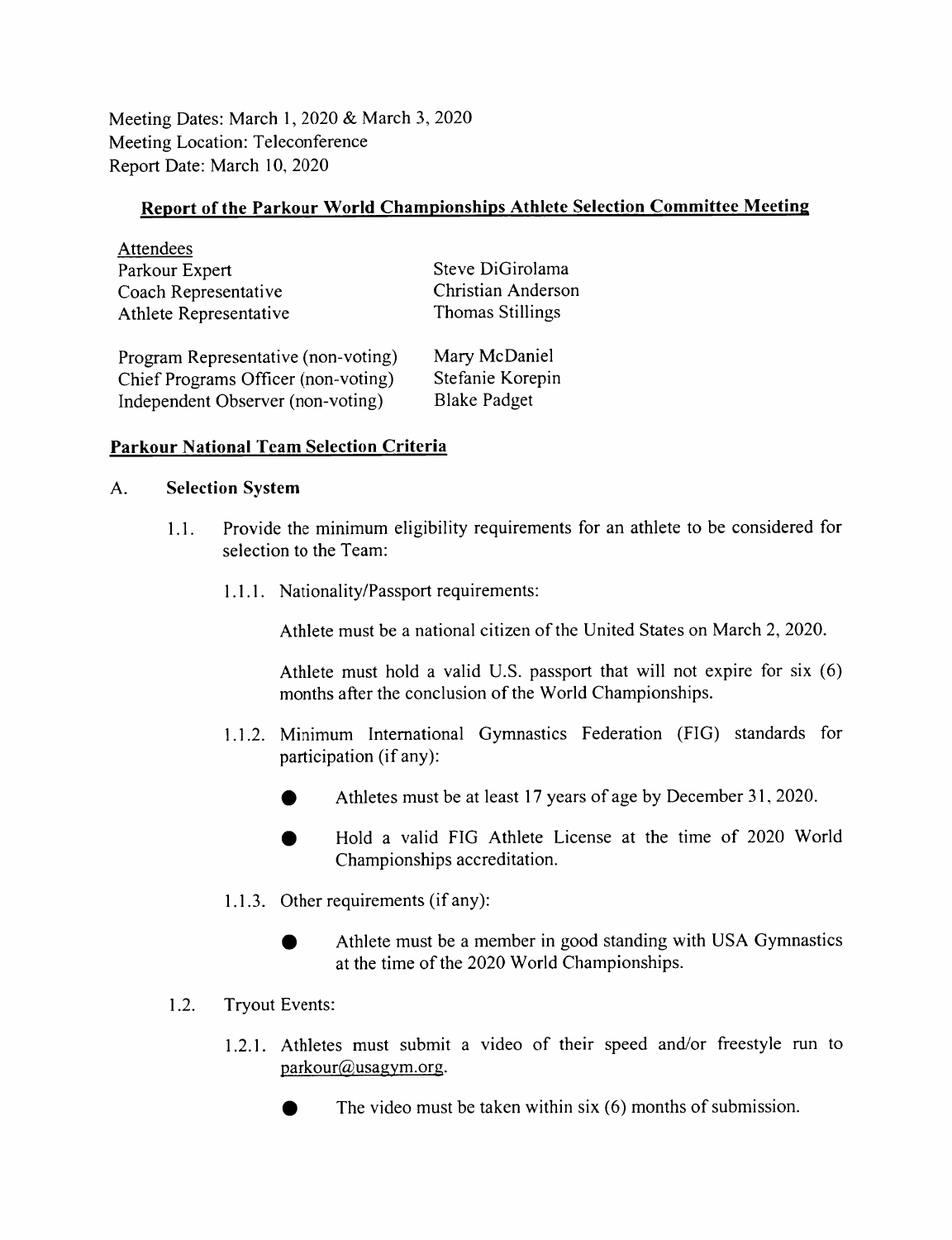- Competition video is preferred, but not required.
- Videos should show full runs. Short clips of skills will not be considered.
- Videos must be submitted before February 24, 2020.
- 1.2.2. Athletes must submit competition results to parkour@usagym.org.
	- At least one (1) set of competition results is required.
	- Only results from 2018-2020 will be accepted.
	- Results must state if they are from preliminary competition or finals, if applicable.
	- Results should include:
		- a. Speed: Time, final placement; including total number of participants
		- b. Freestyle: Score, final placement; including total number of participants
	- Results must state date, location and name of competition. Video of competition is preferred but not required.
	- Results must be verifiable.
	- Results must be submitted before February 24, 2020.

### B. Discretionary Selection

- 2.1. List the discretionary criteria and explain how they will be used (if any):
	- 2.1.1. The following three (3) criteria will be evaluated based on performance in submitted video. Criteria are equally weighted.
		- Difficulty and variation of Parkour moves highlighted by the use of obstacles during the run commensurate with World-level competitors.
		- Difficulty and variation of Acrobatic moves throughout the run to show flow and mastery commensurate with World-level competitors.
		- Connections between Parkour and acrobatic moves.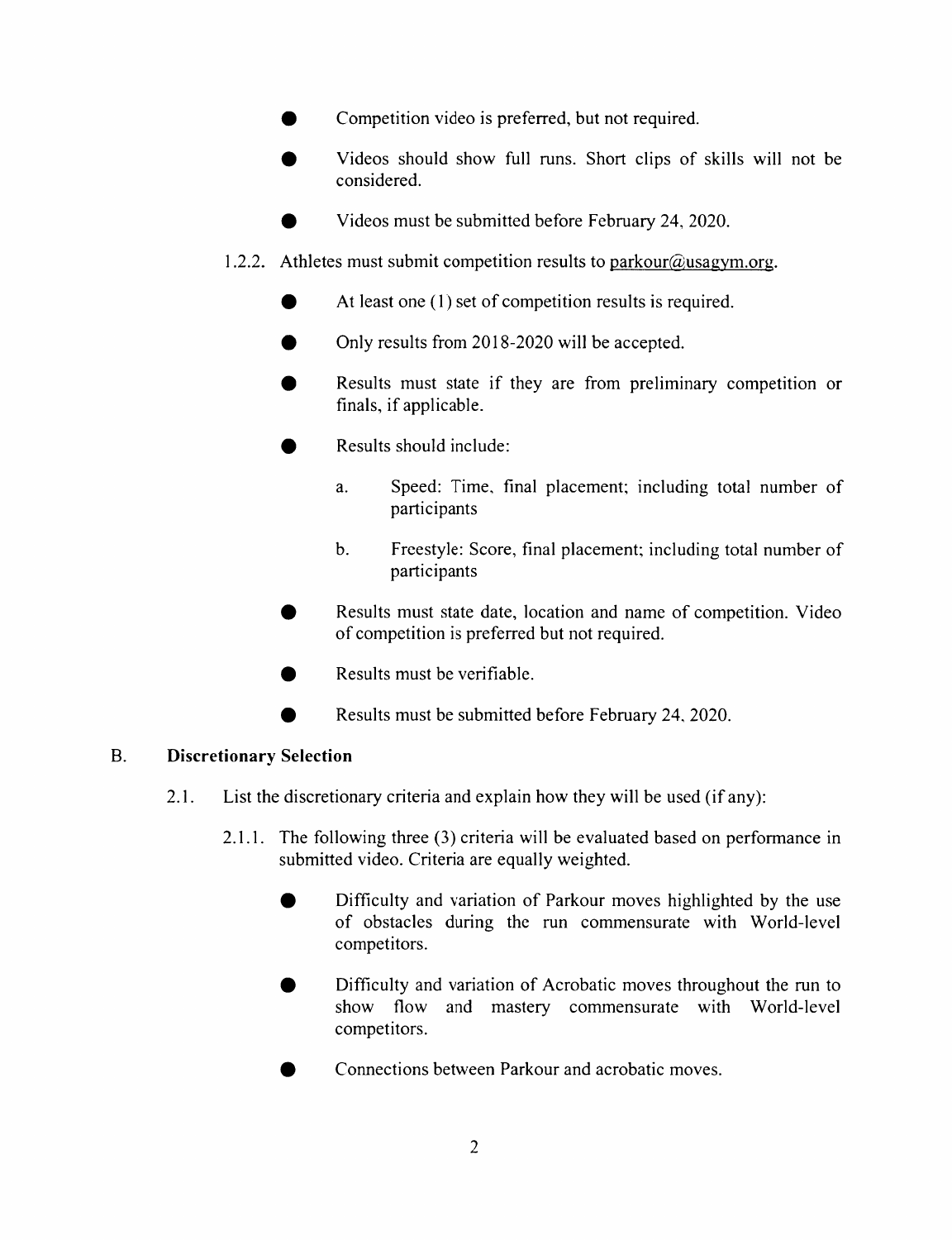- 2.1.2. The following three (3) criteria will be evaluated based on previous competition results. Criteria are equally weighted.
	- Experience: Number and type of competitions.
	- Performance and ranking from those events.
	- Quality of the competitive field.
	- Consistency: ranking at multiple events.

# Summary of the Meeting

The World Team Selection Committee connected with the Independent Observer, Stefanie and Mary by teleconference and reviewed the selection criteria. Video submissions and competition results were reviewed and discussed for all applicants.

First, Women's Freestyle entries were reviewed. It was decided that no applicants met the criteria of Acrobatic or Parkour moves commensurate with World-level competitors and consequently that position will not be filled.

Second, Women's Speed entries were reviewed. Taylor Carpenter was the only entrant and it was determined that her speed, experience, performance and competition rankings were commensurate with World-level competitors. She is named to compete for the USA in the Women's Speed division at the 2020 FIG World Championships.

Next, Men's Freestyle submissions were reviewed. There were several strong entries. It was determined that based on international competition experience and mastery of skills and connections, Calen Chan would be named to compete for the USA in the Men's Freestyle division at the 2020 FIG Parkour World Championships. The committee named Jarrod Luty as alternate given his competition experience and his ability to perform Parkour skills and connections.

Next, Men's Speed submissions were reviewed. Again, there were several strong entries. It was determined that based on competition experience, past results, and mastery of skills and connections, Seth Wang would be named to compete for the USA in the Men's Speed division at the 2020 FIG Parkour World Championships. The committee named Michael Sliger as alternate given his competition results and Parkour ability. Seth Wang declined the invitation to participate in the FIG Parkour World Championships. Therefore, Michael Sliger was named to compete for the USA in the Men's Speed division at the 2020 FIG Parkour World Championships.

Finally, it was discussed with such a strong field in both men's divisions, the selection committee would like to see if we can increase the number of male participants to two in each division. A request would be submitted to the FIG and, if granted, the US will name both alternate competitors in their respective divisions. It was later determined that this would be a violation of the selection procedures to have more than two (2) males on the World Championship team. Therefore, the additional roster spots were not accepted.